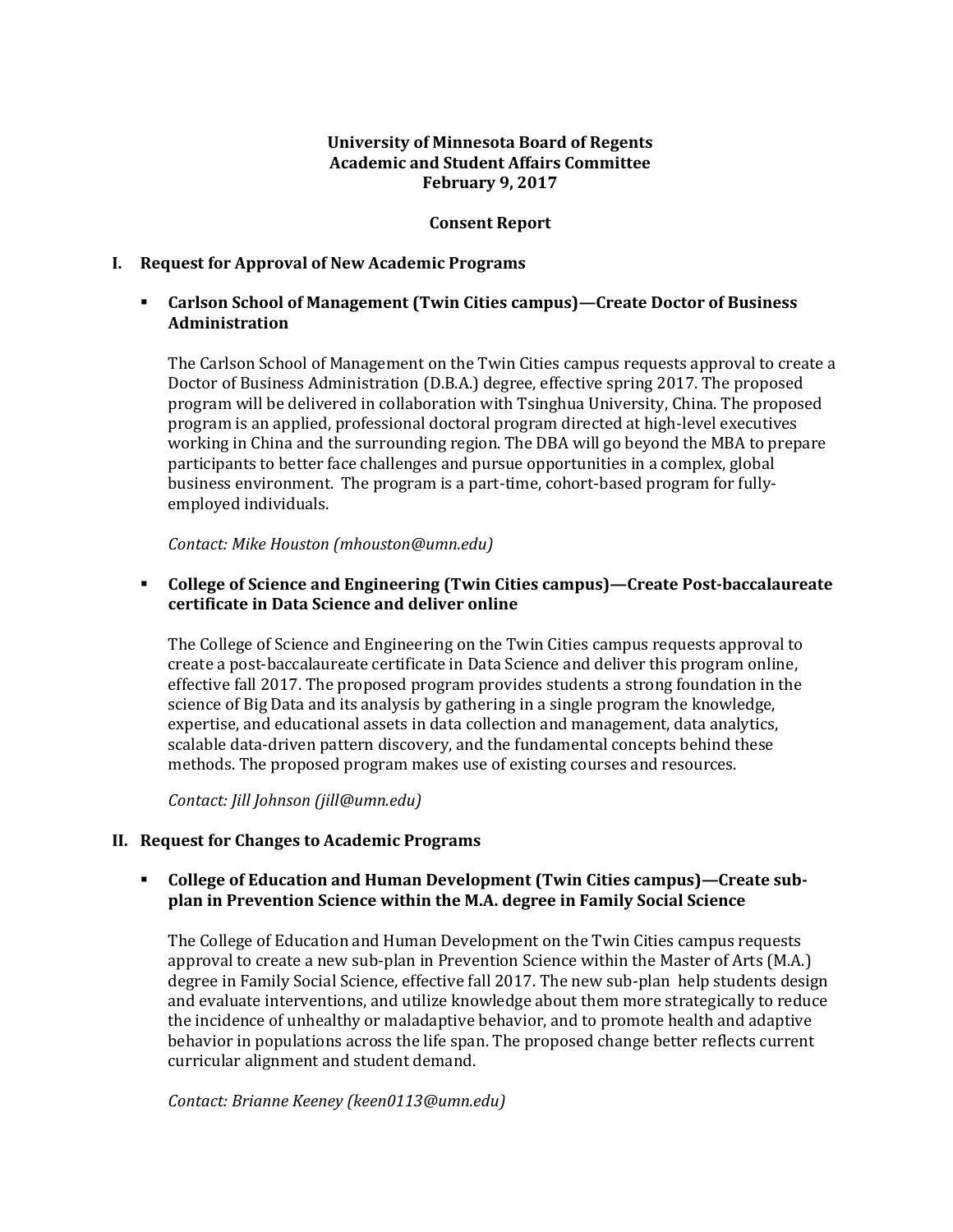# **Example 3 Carlson School of Management (Twin Cities campus)—Deliver the Master of Business Taxation partially online.**

The Carlson School of Management on the Twin Cities campus requests approval to deliver the Master of Business Taxation (M.B.T.) partially online, effective fall 2017. Online delivery will provide greater access for students in this program, who come from diverse professional background.

*Contact: Christina Wiencke (choldvog@umn.edu)*

**F** College of Agricultural and Natural Resource Sciences (Twin Cities campus)—Move **the academic home of the M.S. degree in Agricultural Education from The College of Education and Human Development to the College of Agricultural and Natural Resource Sciences**

The College of Agricultural and Natural Resource Sciences on the Twin Cities campus requests approval to move the academic home of the Master of Science (M.S.) degree in Agricultural Education from The College of Education and Human Development to the College of Agricultural and Natural Resource Sciences, effective spring 2017. This academic home will better accommodate the needs and interests of students pursuing this degree.

*Contact: Brianne Keeney (keen0113@umn.edu) and Lisa Wiley (lwiley@umn.edu)*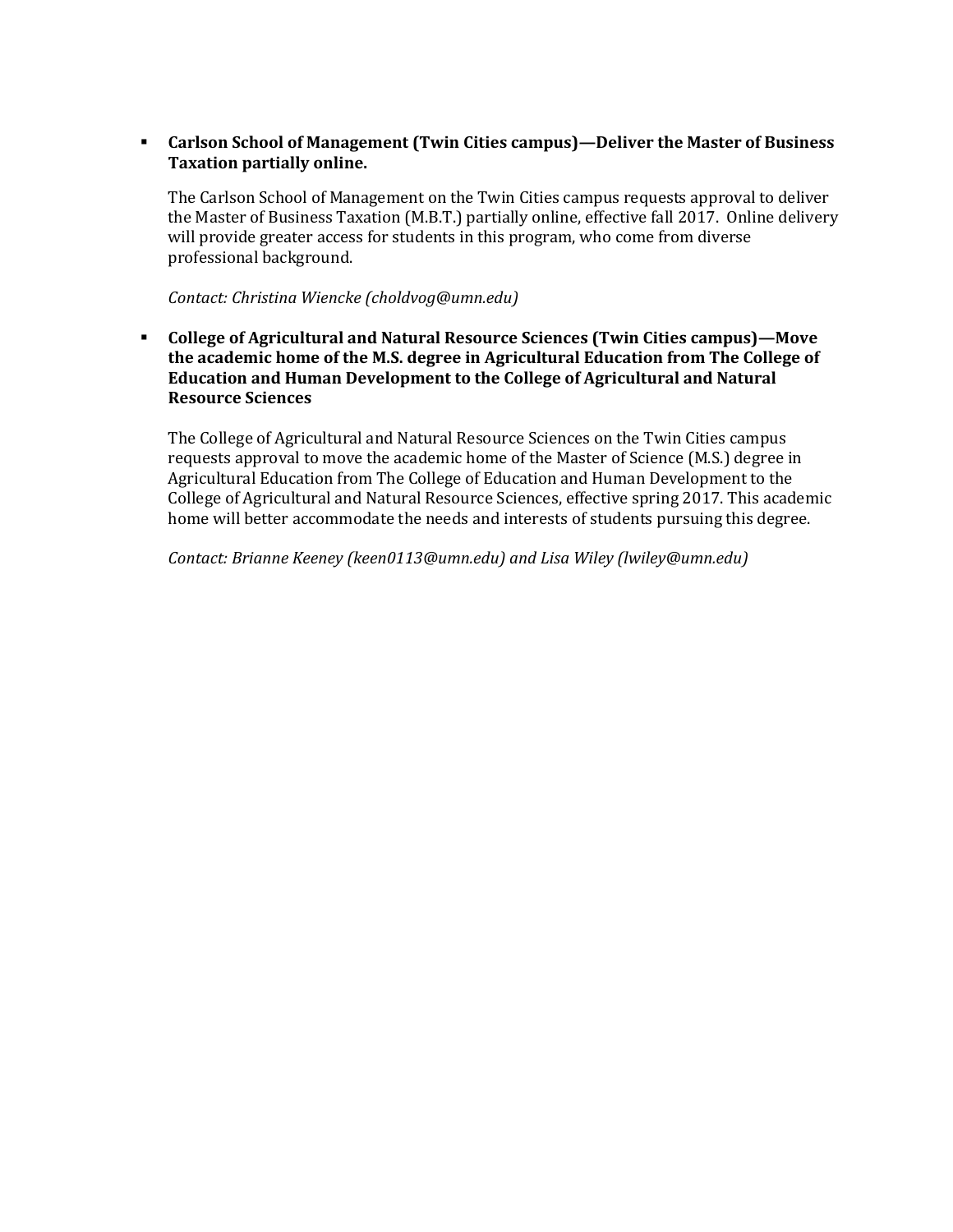### **University of Minnesota Board of Regents Academic and Student Affairs Committee May 11, 2017**

### **Consent Report**

#### **I. Request for Approval of New Academic Programs**

### **EXECTE Medical School (Twin Cities campus)—Create residency in Interventional Radiology Independent**

The Medical School on the Twin Cities campus requests approval to create a residency in Interventional Radiology, effective summer 2017. This ACGME-accredited program can be completed in two years. The proposed program develops skills in image interpretation, image-guided interventions, radiation safety, and peri-procedural care. Training will take place primarily at the University of Minnesota Health clinics and hospital. The program will include clinical experience, as well as didactic, research, and teaching components.

# **Medical School (Twin Cities campus)ȄReinstate M.S. degree in Surgery**

The Medical School on the Twin Cities campus requests approval to reinstate the Master of Science (M.S.) degree in Surgery, effective summer 2017. Various factors have led faculty to call for the reinstatement of the previously discontinued program, including: increased interest by surgery residents, fellowship program admission requirements, and more emphasis on research-based degrees by students in concurrent programs. The proposed program makes use of existing courses and resources.

# **Example 2** College of Education and Human Development (Twin Cities campus)—Create a M.Ed. **degree in Physical Activity and Health and deliver the degree partially online**

The College of Education and Human Development on the Twin Cities campus requests approval to create a Master of Education (M.Ed.) degree in Physical Activity and Health and deliver the degree partially online, effective fall 2017. The proposed program will prepare professionals trained in the science of physical activity and its promotion. Graduates will play an integral role as a physical activity specialist on interdisciplinary teams aimed at the promotion of healthy lifestyles and the prevention and control of chronic diseases at the population levels. The proposed program is the first of its kind in the state of Minnesota and makes use of existing courses and resources.

### **EXECTE:** College of Veterinary Medicine (Twin Cities campus)—Create post-baccalaureate **certificate in Veterinary Medical Education and deliver the program online**

The College of Veterinary Medicine on the Twin Cities campus requests approval to create an post-baccalaureate certificate in Veterinary Medical Education and deliver the program online, effective fall 2017. The proposed program will provide students with the essential knowledge and skills related to education in veterinary medicine, such as curricular development, assessment, educational research, learning theory, and teaching basics. The proposed program makes use of existing courses and resources.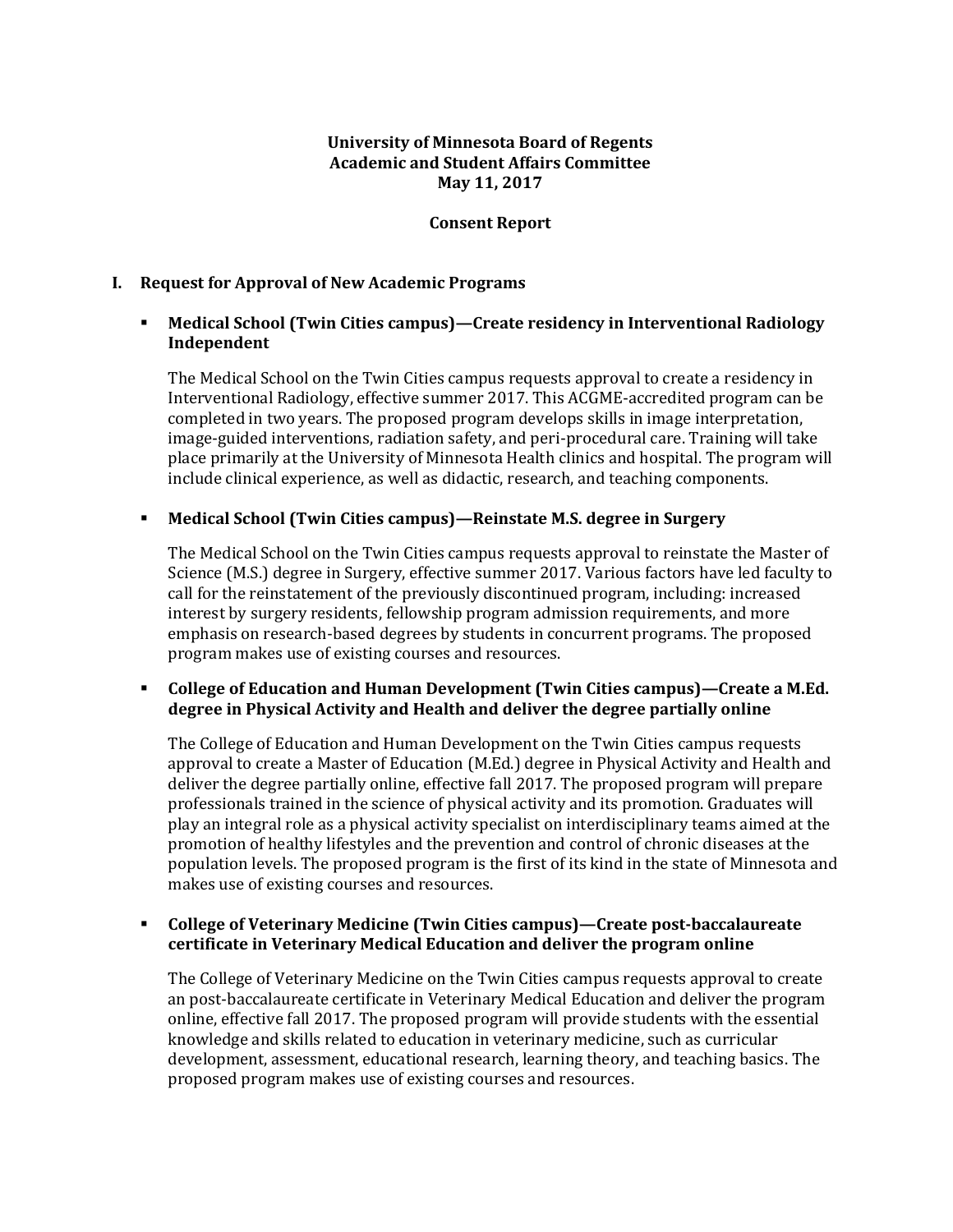### **Humphrey School of Public Affairs (Twin Cities campus)—Create undergraduate certificate in Election Administration and deliver online**

The Humphrey School of Public Affairs on the Twin Cities campus requests approval to create an undergraduate certificate in Election Administration and deliver this program online, effective fall 2017. The proposed program is directed at professional election officials across the country who are preparing for advanced careers in election operations and procedures. This certificate is partnered with the post-baccalaureate certificate already offered by the Humphrey School and makes use of existing courses and resources.

# **Example 2** College of Education and Human Development (Twin Cities campus)—Create **undergraduate minor in Family and Community Engagement**

The College of Education and Human Development on the Twin Cities campus requests approval to create an undergraduate minor in Family and Community Engagement, effective fall 2017. The proposed program will prepare students for nonprofit management, community development, program development and evaluation while supporting families navigating systems such as schools and hospitals. The proposed program is part of a larger curriculum redesign and makes use of existing courses and resources.

# **F** College of Education and Human Development (Twin Cities campus)—Create **undergraduate minor in Family Financial Studies**

The College of Education and Human Development on the Twin Cities campus requests approval to create an undergraduate minor in Family Financial Studies, effective fall 2017. The proposed program will prepare students to work with families on financial issues as a financial coach, specifically within the context of family therapy and family and community engagement. The proposed program is part of a larger curriculum redesign and makes use of existing courses and resources.

# **F** College of Education and Human Development (Twin Cities campus)—Create **undergraduate minor in Family Therapy**

The College of Education and Human Development on the Twin Cities campus requests approval to create an undergraduate minor in Family Therapy, effective fall 2017. The proposed program will prepare students for clinical work supporting family needs and structures at the baccalaureate level or for application to graduate certification programs. The proposed program is part of a larger curriculum redesign and makes use of existing courses and resources.

# **Example 3 College of Education and Human Development (Twin Cities campus)—Create undergraduate minor in Racial Justice in Urban Schooling**

The College of Education and Human Development on the Twin Cities campus requests approval to create an undergraduate minor in Racial Justice in Urban Schooling, effective fall 2017. The proposed program will develop expertise in recognizing educational practices that marginalize students from non-dominant social groups and will provide alternative curricula and pedagogies to encourage student success. The proposed program is part of a larger curriculum redesign and makes use of existing courses and resources.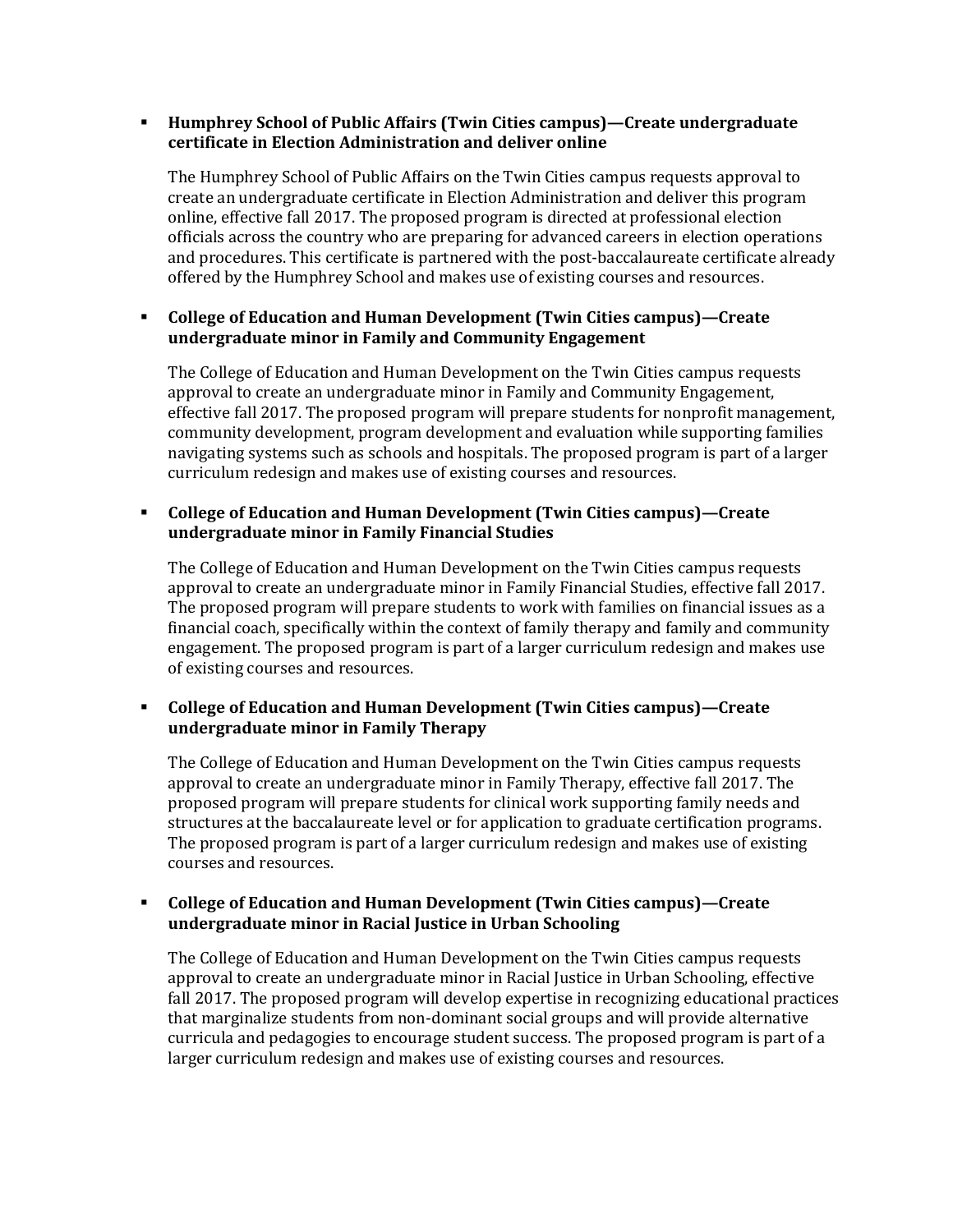- **II. Request for Changes to Academic Programs**
	- **Academic Health Center (Twin Cities campus)ȄCreate sub-plans in Clinical Informatics, Data Science and Informatics for Learning Health Systems, Translational Bioinformatics, and Precision and Personalized Medicine Informatics within the Ph.D. degree in Health Informatics**

The Academic Health Center on the Twin Cities campus requests approval to create new sub-plans in Clinical Informatics, Data Science and Informatics for Learning Health Systems, Translational Bioinformatics, and Precision and Personalized Medicine Informatics within the Doctor of Philosophy (Ph.D.) degree in Health Informatics, effective fall 2017. The proposed changes better reflect current curricular alignment and student demand.

**Example 3** College of Education and Human Development (Twin Cities campus)—Create sub**plans in Foundations of Education and Individualized Studies within the B.S. degree in Early Childhood**

The College of Education and Human Development on the Twin Cities campus requests approval to create new sub-plans in Foundations of Education and Individualized Studies within the Bachelor of Science (B.S.) degree in Early Childhood, effective fall 2017. The proposed changes better reflect current curricular alignment and student demand.

# **F** College of Food, Agricultural, and Natural Resource Sciences (Twin Cities campus)— **Move the academic home of the Wildlife Ecology and Management sub-plan to the Conservation Sciences program**

The College of Food, Agricultural, and Natural Resource Sciences on the Twin Cities campus requests approval to move the academic home of the Wildlife Ecology and Management sub-plan to the Conservation Sciences program, effective fall 2017. The proposed changes better reflect current curricular alignment and student demand.

**EXECUTE:** Office of Undergraduate Education (Twin Cities campus)—Move the academic home **of the undergraduate minor in Leadership from The College of Education and Human Development and the Humphrey School of Public Affairs to Undergraduate Education**

The Office of Undergraduate Education on the Twin Cities campus requests approval to move the academic home of the undergraduate minor in Leadership from the College of Education and Human Development and the Humphrey School of Public Affairs to the Office of Undergraduate Education, effective fall 2017. This academic home will better accommodate the needs and interests of students pursuing this degree.

### **F** College of Education and Human Development (Twin Cities campus)—Change the **name of the M.A. degree in Applied Developmental Psychology to Applied Child and Adolescent Development**

The College of Education and Human Development on the Twin Cities campus requests approval to change the name of the Master of Arts (M.A.) degree in Applied Developmental Psychology to Applied Child and Adolescent Development, effective fall 2017. The proposed name change better reflects curricular content and new directions in the field.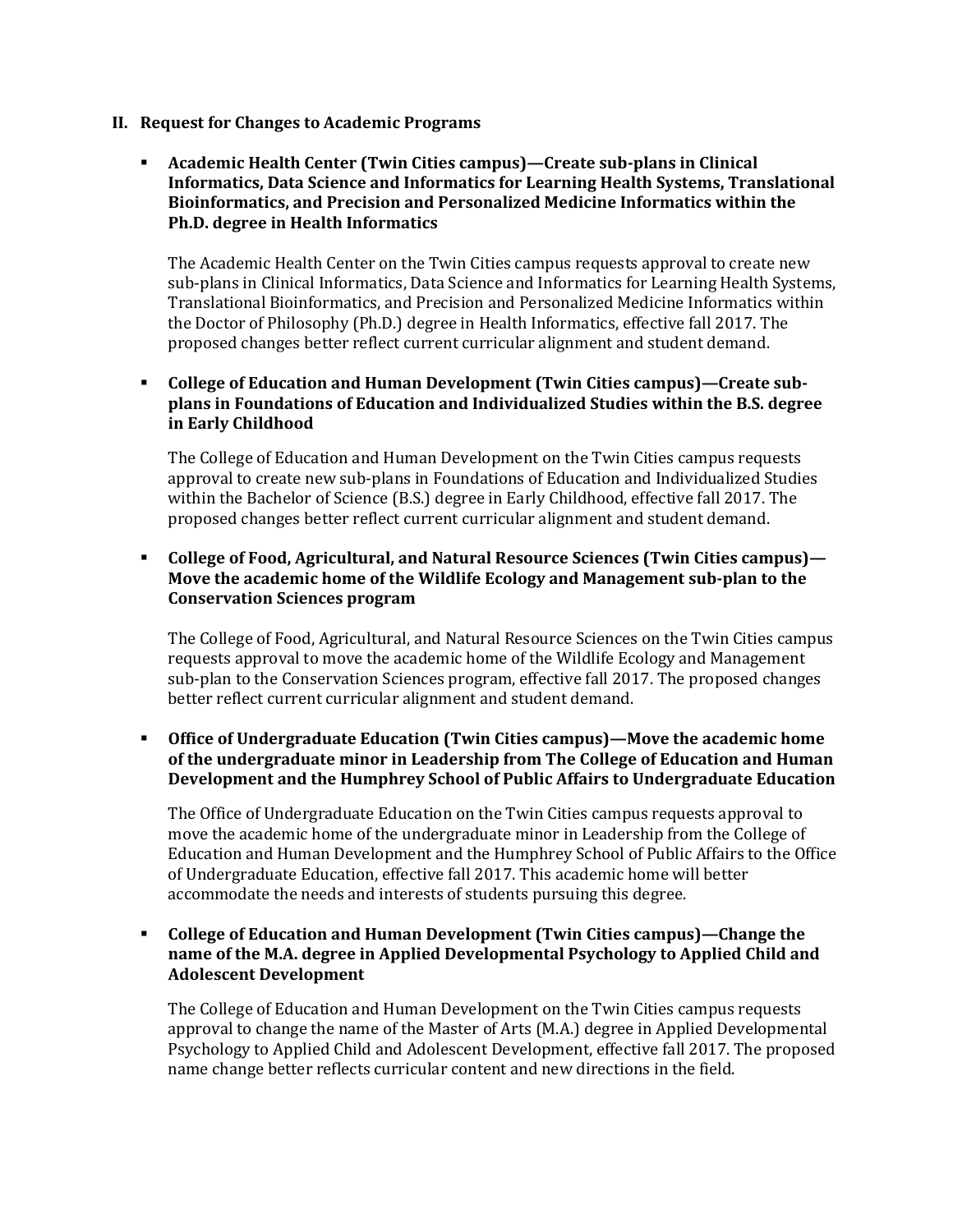**Example 2** College of Food, Agricultural, and Natural Resource Sciences (Twin Cities campus)— **Change the name of sub-plan in Fisheries to Fisheries and Aquatic Sciences within the Fisheries, Wildlife, and Conservation Biology B.S.**

The College of Food, Agricultural, and Natural Resource Sciences on the Twin Cities campus requests approval to change the name of sub-plan in Fisheries to Fisheries and Aquatic Sciences within the Fisheries, Wildlife, and Conservation Biology Bachelor of Science (B.S.) degree, effective fall 2017. The proposed name change better reflects curricular content and new directions in the field.

**School of Nursing (Twin Cities campus)—Change the name of the post-baccalaureate certificate in Pediatric Nurse Practitioner to Pediatric Primary Care Nurse Practitioner**

The School of Nursing on the Twin Cities campus requests approval to change the name of the post-baccalaureate certificate in Pediatric Nurse Practitioner to Pediatric Primary Care Nurse Practitioner, effective fall 2017. The proposed name change reflects new accreditation requirements.

**School of Nursing (Twin Cities campus)—Change the name of the post-baccalaureate certificate in Adult Health/Gerontological Nurse Practitioner to Adult/Gerontological Primary Care Nurse Practitioner**

The School of Nursing on the Twin Cities campus requests approval to change the name of the post-baccalaureate certificate in Adult Health/Gerontological Nurse Practitioner to Adult/Gerontological Primary Care Nurse Practitioner, effective fall 2017. The proposed name change reflects new accreditation requirements.

**school of Nursing (Twin Cities campus)—Change the name of sub-plans in Adult Health/Gerontological Nurse Practitioner and Pediatric Nurse Practitioner to Adult/Gerontological Primary Care Nurse Practitioner and Pediatric Primary Care Nurse Practitioner within the Doctor of Nursing Practice degree**

The School of Nursing on the Twin Cities campus requests approval to change the name of sub-plans in Adult Health/Gerontological Nurse Practitioner and Pediatric Nurse Practitioner to Adult/Gerontological Primary Care Nurse Practitioner and Pediatric Primary Care Nurse Practitioner within the Doctor of Nursing Practice (DNP) degree, effective fall 2017. The proposed name change reflects new accreditation requirements.

# **III. Request for Approval of Discontinued Academic Programs**

### **EXECTE:** College of Liberal Arts (Twin Cities campus)—Discontinue the undergraduate minor **in Danish**

The College of Liberal Arts on the Twin Cites campus requests approval to discontinue the undergraduate minor in Danish, effective summer 2017. Enrollments declined over time and Danish has not been offered in many years. Students wishing to pursue the study of Danish language and culture may do so by participating in Big Ten Alliance Courseshare opportunities.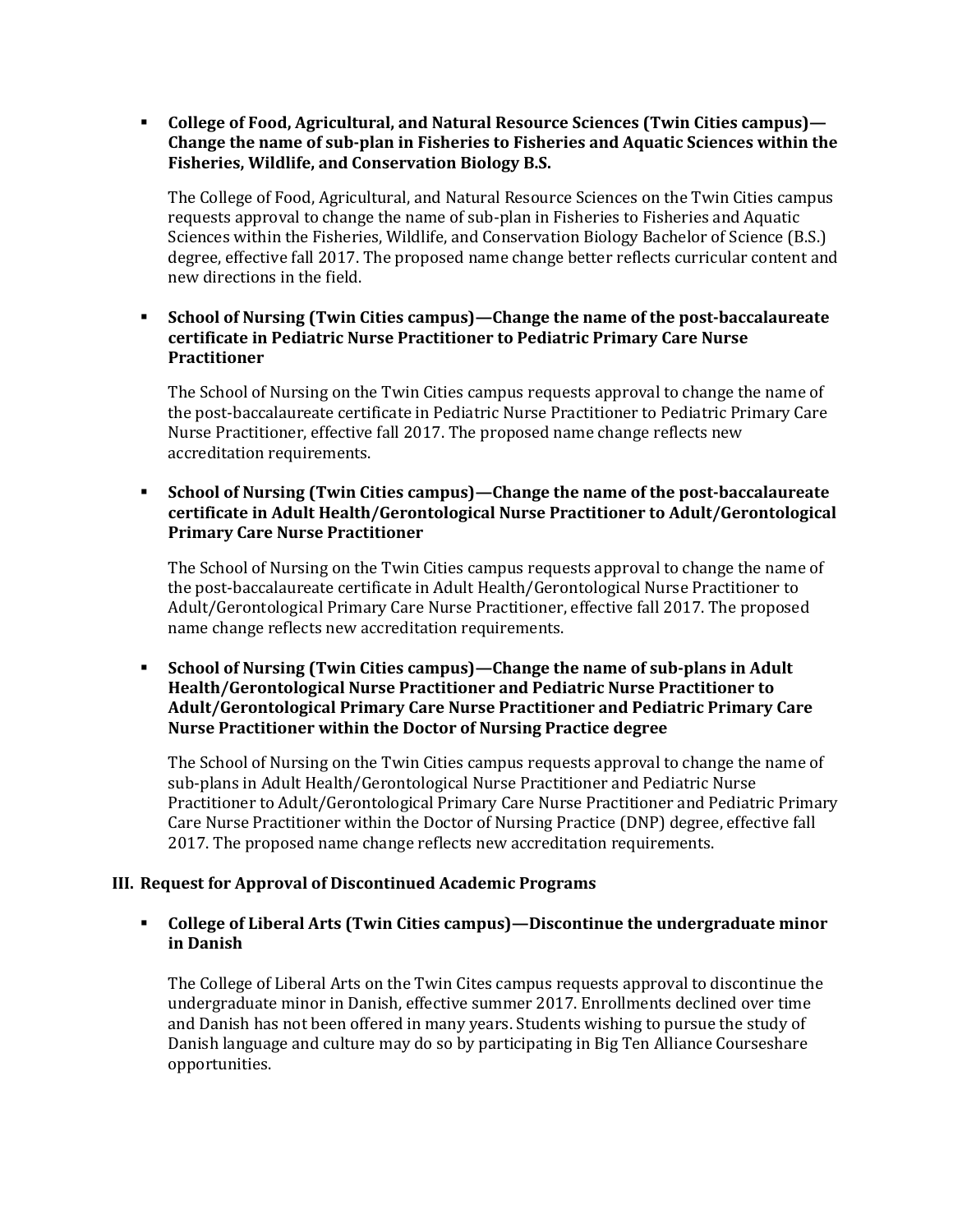### **University of Minnesota Board of Regents Academic and Student Affairs Committee June 8, 2017**

### **Consent Report**

#### **I. Request for Approval of New Academic Programs**

### **EXECUTE:** Medical School (Twin Cities campus)—Create fellowship in Laboratory Genetics and **Genomics**

The Medical School on the Twin Cities campus requests approval to create a residency in Laboratory Genetics and Genomics, effective summer 2017. This program can be completed in three years. Training will take place primarily at the University of Minnesota Health clinics and hospital. The program will include clinical experience, as well as didactic, research, and teaching components.

### **College of Design (Twin Cities campus)ȄCreate undergraduate minor in Public Interest Design**

The College of Design on the Twin Cities campus requests approval to create an undergraduate minor in Public Interest Design, effective fall 2017. The proposed program will prepare students to study human-centered and participatory design practices that address ecological, economic, cultural, and social issues in design and design-related fields. The proposed program is part of a larger curriculum redesign and makes use of existing courses and resources.

#### **Example 2** College of Education and Human Development (Twin Cities campus)—Create **undergraduate minor in Health and Wellness Promotion**

The College of Education and Human Development on the Twin Cities campus requests approval to create an undergraduate minor in Health and Wellness Promotion, effective spring 2018. The proposed program allows students from various disciplines to explore physical activity, as well as personal health and wellness promotion in ways that can be integrated with their main program of study. The proposed program is part of a larger curriculum redesign and makes use of existing courses and resources.

# **School of Public Health (Twin Cities campus)—Create graduate minor in Sexual <b>random Health**

The School of Public Health on the Twin Cities campus requests approval to create a graduate minor in Sexual Health effective fall 2017. The proposed program will provide students with content expertise and analytical skills relating to the study of sex, sexuality, reproductive health and sexual health within the context of their larger program of study. The proposed program is part of a larger curriculum redesign and makes use of existing courses and resources.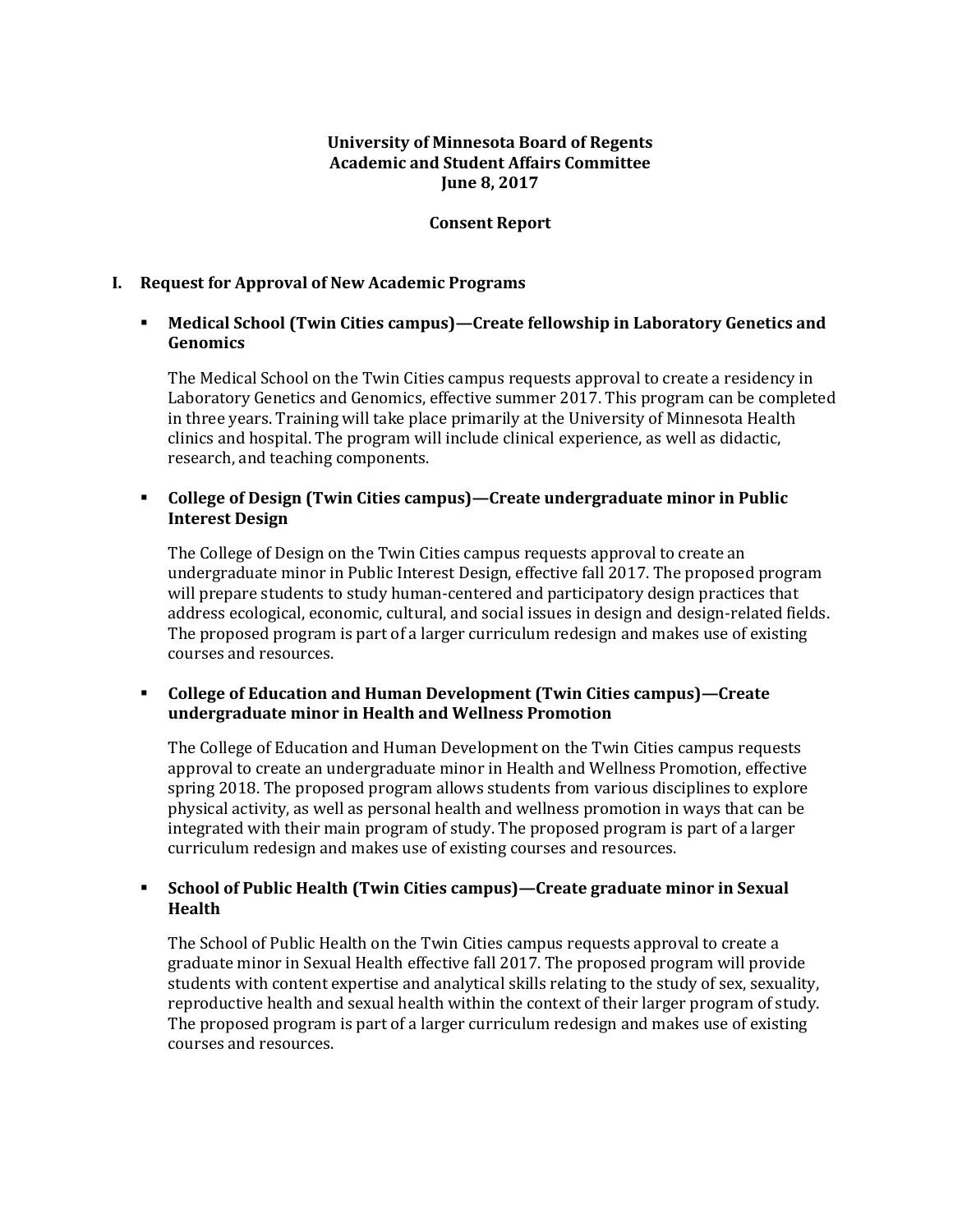### **Swenson College of Science and Engineering (Duluth campus)—Create B.S. degree in Engineering Physics**

The Swenson College of Science and Engineering on the Duluth campus requests approval to create a Bachelor of Science (B.S.) degree in Engineering Physics, effective fall 2017. The proposed program combines the study of physics, engineering, and math, allowing students broad, practical application of a variety of fields. Students will be prepared for more indepth study of various areas of engineering, as well as career paths in research and development, design, and analysis. The proposed program makes use of existing courses and resources.

# **The Crookston Campus—Create an undergraduate Honors program**

The Crookston campus requests approval to create an undergraduate Honors program, effective fall 2017. The proposed program will require a student application process, and successful completion will include maintenance of a 3.3 overall GPA, as well as the creation of original scholarship. The proposed program makes use of existing courses and resources.

# **II. Request for Changes to Academic Programs**

# **Academic Health Center (Twin Cities campus)—Create sub-plans in Translational <b>b Bioinformatics, and Precision and Personalized Medicine Informatics within the M.S. degree in Health Informatics**

The Academic Health Center on the Twin Cities campus requests approval to create new sub-plans in Translational Bioinformatics, and Precision and Personalized Medicine Informatics within the Master of Science (M.S.) degree in Health Informatics, effective fall 2017. The proposed changes better reflect current curricular alignment and student demand.

# **EXECUTE:** Medical School (Twin Cities campus)—Reinstate M.S. degree in Surgery

The Medical School on the Twin Cities campus requests approval to reinstate the Master of Science (M.S.) degree in Surgery, effective summer 2017. Various factors have led faculty to call for the reinstatement of the previously discontinued program, including: increased interest by surgery residents, fellowship program admission requirements, and more emphasis on research-based degrees by students in concurrent programs. The proposed program makes use of existing courses and resources.

# **The Crookston Campus—Deliver the B.S. and undergraduate minor in Agricultural Business online**

The Crookston campus requests approval to deliver the Bachelor of Science (B.S.) degree and undergraduate minor in Agricultural Business online, effective fall 2018. The proposed online delivery will better meet the needs of students enrolled in these existing programs.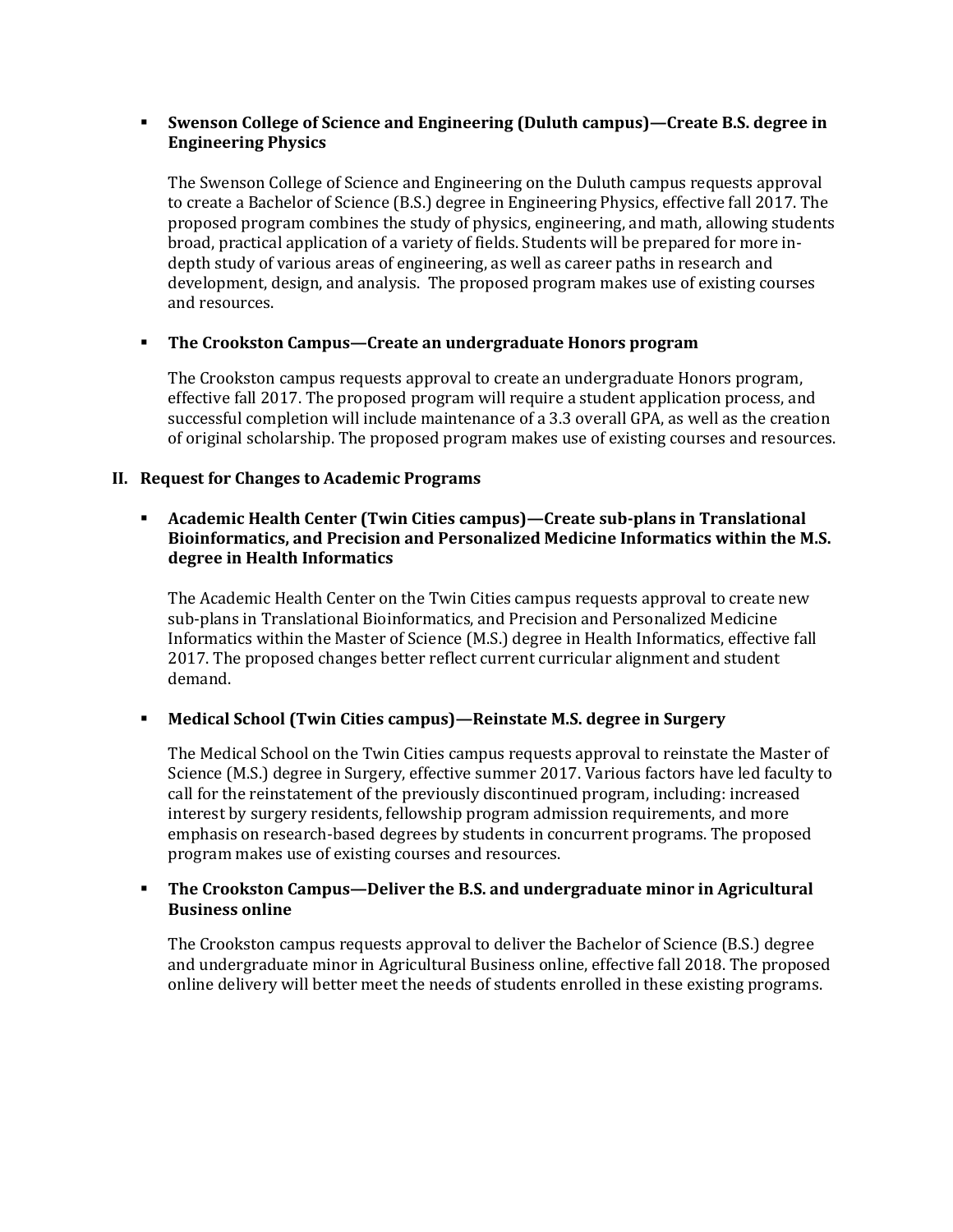**Example 3 College of Liberal Arts and the School of Public Health (Twin Cities campus)—Create sub-plans for joint bachelors/masters programs within the B.A. and B.S. degrees in Statistical Practice and the M.S. degree in Biostatistics**

The College of Liberal Arts and the School of Public Health on the Twin Cities campus request approval to create new sub-plans for joint bachelors/masters degrees within the Bachelor of Arts (B.A.) and Bachelor of Science (B.S.) degrees in Statistical Practice and the Master of Science (M.S.) degree in Biostatistics, effective fall 2017. The programs have worked together to provide a seamless program for potential students, accounting for advising needs and general academic trajectory. The proposed program makes use of existing courses and resources.

### **Example 2 College of Biological Sciences (Twin Cities campus)—Change the name of the B.S., M.S., Ph.D., and graduate minor in Plant Biology to Plant and Microbial Biology**

The College of Biological Sciences on the Twin Cities campus requests approval to change the name of the Bachelor of Science (B.S.), Master of Science (M.S.), and Doctor of Philosophy (Ph.D.) degrees, as well as the graduate minor in Plant Biology to Plant and Microbial Biology, effective fall 2017. The proposed name change better reflects curricular content and new directions in the field.

# **III. Request for Approval of Discontinued Academic Programs**

# **EXECTE:** College of Liberal Arts (Duluth campus)—Discontinue the undergraduate minor in **Ojibwe Language**

The College of Liberal Arts on the Duluth campus requests approval to discontinue the undergraduate minor in Ojibwe Language, effective fall 2017. Enrollments have declined over time. Faculty and staff will support currently enrolled students toward degree completion.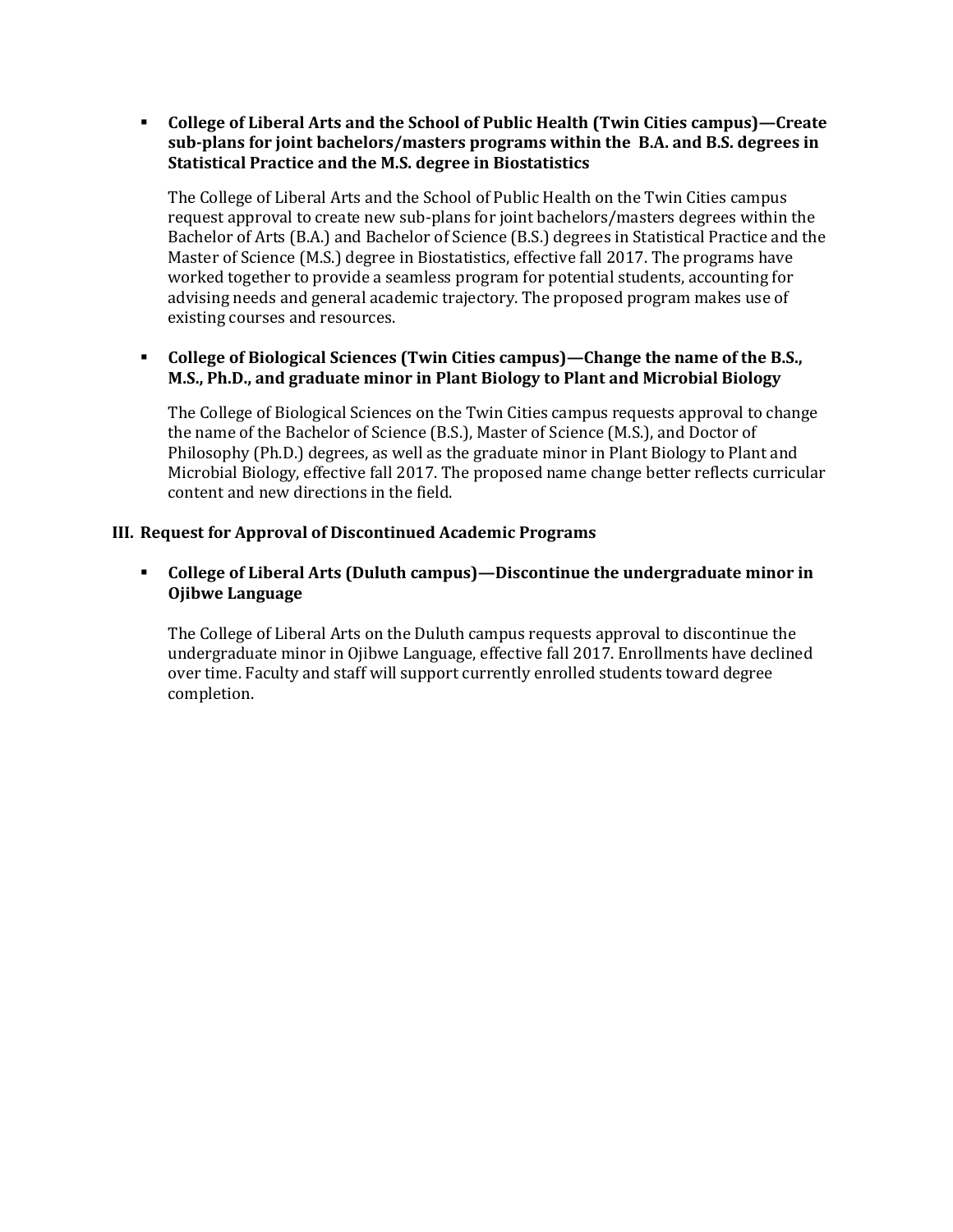#### **University of Minnesota Board of Regents Mission Fulfillment Committee September 7, 2017**

#### **Consent Report**

### **I. Request for Approval of New Academic Programs**

### **College of Continuing Education—Create postǦbaccalaureate certificate in Human Sexuality and deliver it online**

The College of Continuing Education on the Twin Cities campus requests approval to create a post-baccalaureate certificate in Human Sexuality and deliver the program online, effective spring 2018. The proposed program focuses on human sexuality and associated gender roles as they relate to health care and education about individual sexual behavior. The program provides additional training for clinical, occupational, educational, and research professionals and is managed in conjunction with the Medical School. The proposed program makes use of existing courses and resources.

#### **II. Request for Changes to Academic Programs**

### **College of Food, Agricultural and Natural Resource Sciences (Twin Cities campus)— Create integrated B.S./M.S. in Plant Science and Applied Plant Sciences**

The College of Food, Agricultural and Natural Resource Sciences on the Twin Cities campus requests approval to create an integrated degree between the Bachelor of Science (B.S.) degree in Plant Science and the Master of Science (M.S.) in Applied Plant Sciences, effective fall 2017. The proposed program will strive to retain current University of Minnesota-Twin Cities students while offering them an opportunity to complete a bachelor's and a master's degree in five years. The proposed program makes use of existing courses and resources.

### **College of Science and Engineering and the Medical School (Twin Cities campus)— Create integrated B.Bm.E./M.S. in Rehabilitation Science**

The College of Science and Engineering and the Medical School on the Twin Cities campus requests approval to create an integrated degree between the Bachelor of Biomedical Engineering (B.Bm.E.) degree and the Master of Science (M.S.) in Rehabilitation Science, effective fall 2017. The proposed program will strive to retain current University of Minnesota—Twin Cities students while offering them an opportunity to complete a bachelor's and a master's degree in five years. The proposed program makes use of existing courses and resources.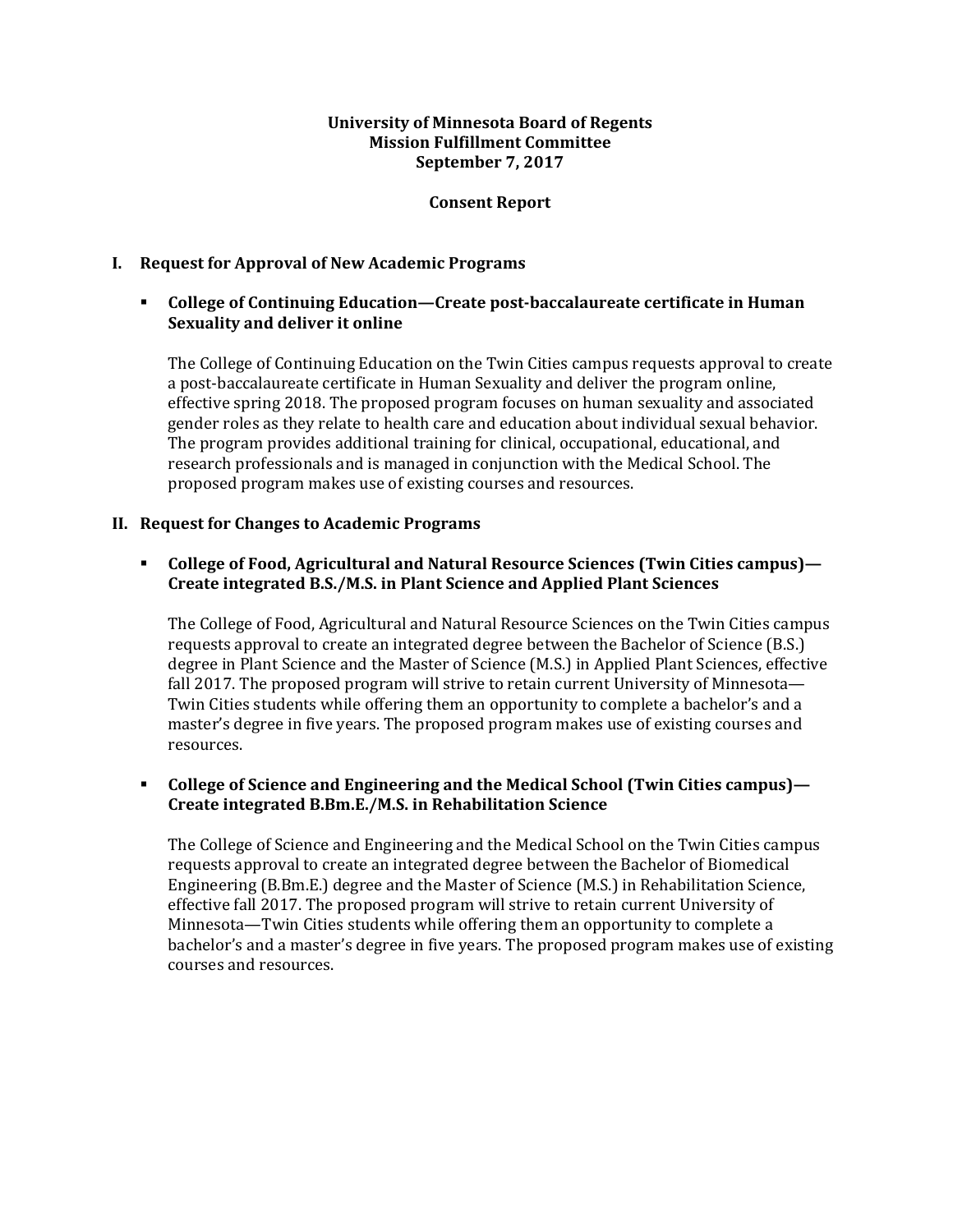### **College of Science and Engineering (Twin Cities campus)—Create subǦplan in Analytics within the M.S.I.S.Y.E. degree**

The College of Science and Engineering on the Twin Cities campus requests approval to create a new sub-plan in Analytics within the Master of Science in Industrial and Systems Engineering (M.S.I.S.Y.E.) degree, effective fall 2018. The sub-plan provides an emphasis on moving from data collection and analysis to modeling, optimization, and decision-making within the Industrial and Systems Engineering field. The proposed changes better reflect current curricular alignment.

# **College of Food, Agricultural and Natural Resource Sciences (Twin Cities campus)— Discontinue subǦplan in Corporate Environmental Management within the B.S. degree in Environmental Sciences, Policy and Management**

The College of Food, Agricultural and Natural Resource Sciences on the Twin Cities campus requests approval to discontinue the sub-plan in Corporate Environmental Management within the Bachelor of Science (B.S.) degree in Environmental Sciences, Policy and Management, effective fall 2017. There development of the Sustainable Systems Management program provides broader and deeper knowledge and skills for students interested in this field.

# **III. Request for Approval of Discontinued Academic Programs**

 **College of Education and Human Development (Twin Cities campus)—Discontinue the postǦbaccalaureate certificate in Applied Developmental Psychology**

The College of Education and Human Development on the Twin Cities campus requests approval to discontinue the post-baccalaureate certificate in Applied Developmental Psychology, effective fall 2017. No students are enrolled in the program, and other initiatives and curricular options exist that satisfy similar themes.

### **School of Public Health (Twin Cities campus)—Discontinue the postǦbaccalaureate certificate in Aging Studies**

The School of Public Health on the Twin Cities campus requests approval to discontinue the post-baccalaureate certificate in Aging Studies, effective fall 2017. No students are enrolled in the program, and other initiatives and curricular options exist that satisfy similar themes.

### **School of Public Health (Twin Cities campus)—Discontinue the postǦbaccalaureate certificate in Public Health Informatics**

The School of Public Health on the Twin Cities campus requests approval to discontinue the post-baccalaureate certificate in Public Health Informatics, effective fall 2017. No students are enrolled in the program, and other initiatives and curricular options exist that satisfy similar themes.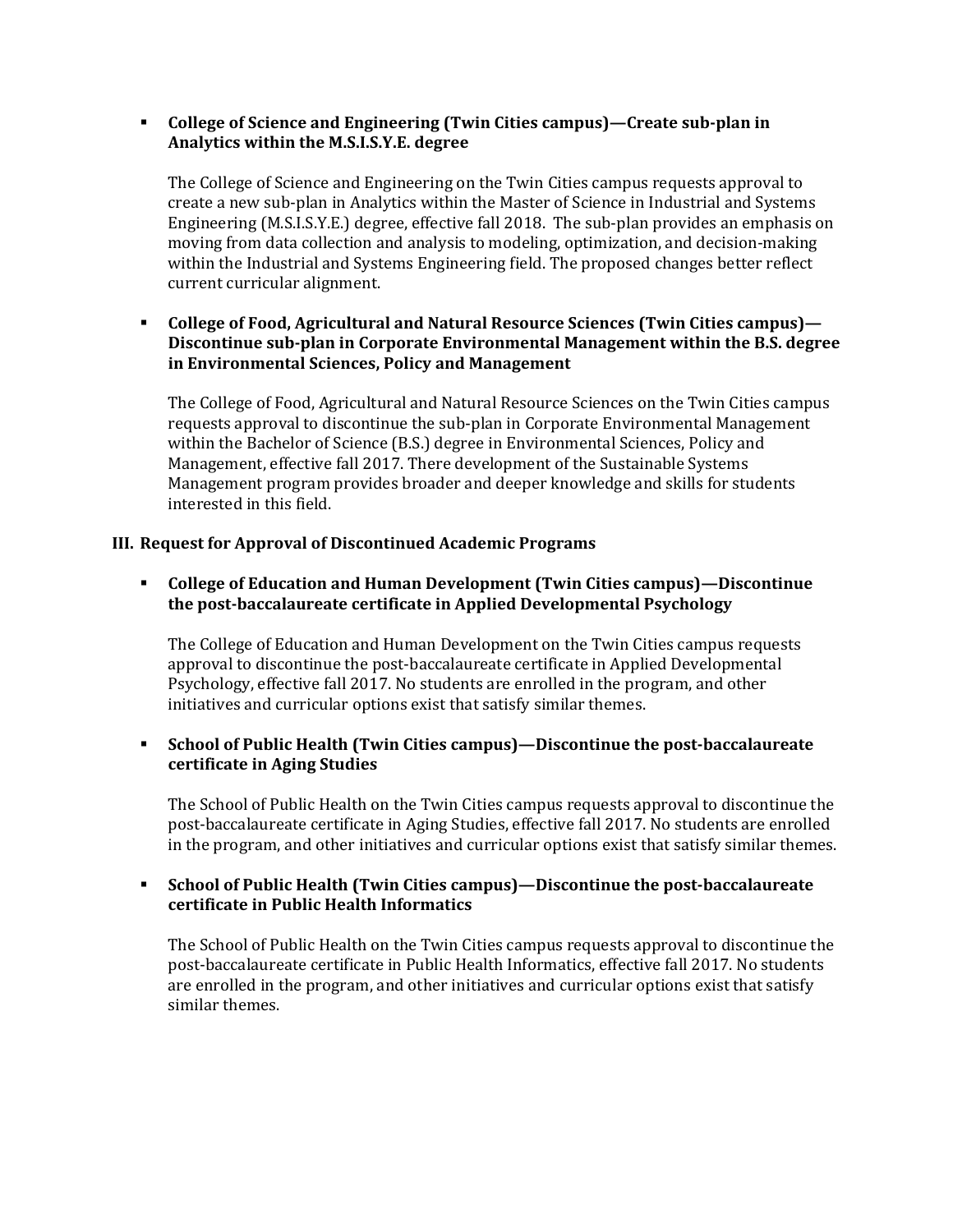# **School of Public Health (Twin Cities campus)—Discontinue the minor in Gerontology**

The School of Public Health on the Twin Cities campus requests approval to discontinue the minor in Gerontology, effective fall 2017. No students are enrolled in the program, and other initiatives and curricular options exist that satisfy similar themes.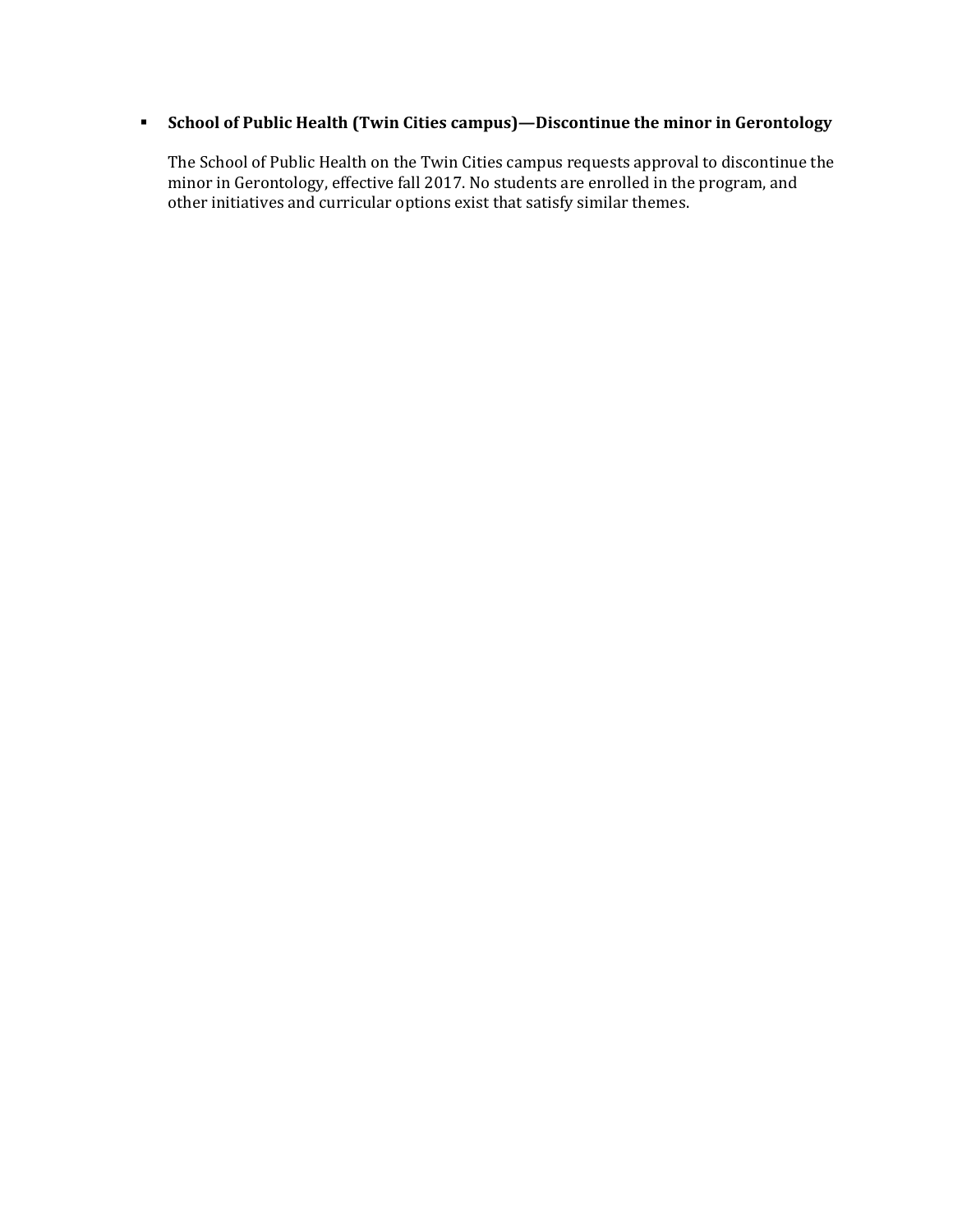### **University of Minnesota Board of Regents Mission Fulfillment Committee October 12, 2017**

### **Consent Report**

### **I. Request for Approval of New Academic Programs**

### **Carlson School of Management (Twin Cities campus)—Create graduate minor in Business Management**

The Carlson School of Management on the Twin Cities campus requests approval to create a graduate minor in Business Management, effective spring 2018. This proposed minor consists of foundation and elective courses that will provide graduate students with a solid understanding of key business disciplines. The minor is flexible and designed to suit the general needs and interests of potential students. The proposed program makes use of existing courses and resources.